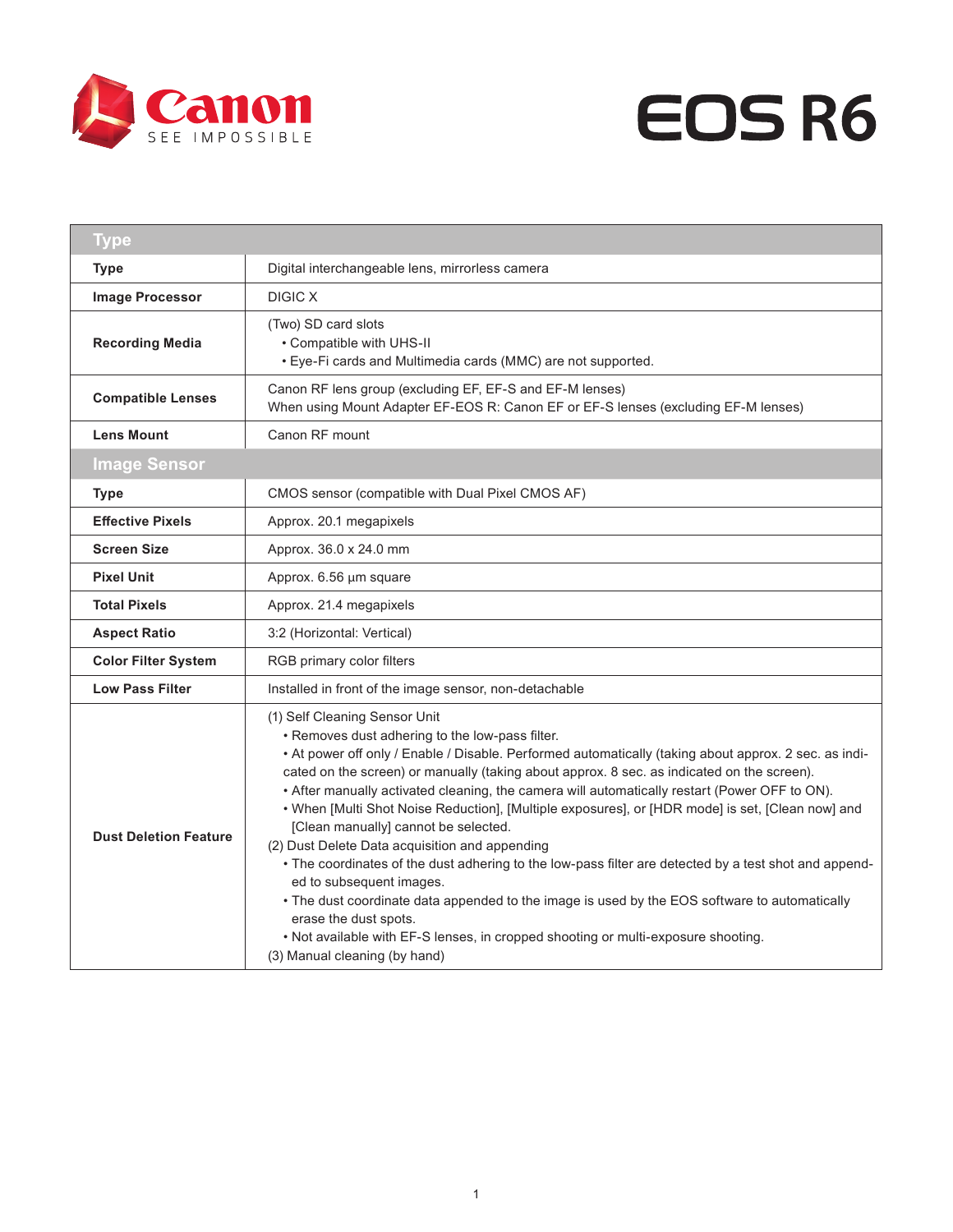| <b>Recording System</b> |                    |                          |                                                     |                                                                     |                                |                                                                                                |  |
|-------------------------|--------------------|--------------------------|-----------------------------------------------------|---------------------------------------------------------------------|--------------------------------|------------------------------------------------------------------------------------------------|--|
| <b>Recording Format</b> |                    |                          | *Supports time difference information in Exif 2.31. | Compliant to Design rule for Camera File system 2.0 and Exif 2.31*. |                                |                                                                                                |  |
| <b>Image Format</b>     | IPB, MP4           |                          |                                                     |                                                                     |                                | JPEG, HEIF, RAW / C-RAW (CR3), C-RAW (Canon original) ; Movies: ALL-I (Time-lapse video only), |  |
|                         |                    |                          |                                                     |                                                                     | Maxiumum Burst [Approx.]       |                                                                                                |  |
|                         |                    | Image<br>Quality         | <b>File Size</b><br>[Approx. MB]                    | <b>Possible Shots</b><br>[Approx.]*1                                | Standard<br>Card <sup>*1</sup> | High-speed Card* <sup>2</sup><br>$(UHS-II)$                                                    |  |
|                         |                    | $L$ (fine)               | 7.1                                                 | 4240                                                                | 1000 or more                   | 1000 or more                                                                                   |  |
|                         |                    | L (Normal)               | 3.9                                                 | 7720                                                                | 1000 or more                   | 1000 or more                                                                                   |  |
|                         |                    | M (fine)                 | 4.0                                                 | 7470                                                                | 1000 or more                   | 1000 or more                                                                                   |  |
|                         | JPEG <sup>*3</sup> | M (Normal)               | 2.3                                                 | 12710                                                               | 1000 or more                   | 1000 or more                                                                                   |  |
|                         |                    | S1 (Fine)                | 2.8                                                 | 10860                                                               | 1000 or more                   | 1000 or more                                                                                   |  |
|                         |                    | S1 (Normal)              | 1.7                                                 | 17460                                                               | 1000 or more                   | 1000 or more                                                                                   |  |
|                         |                    | S <sub>2</sub>           | 1.8                                                 | 16060                                                               | 1000 or more                   | 1000 or more                                                                                   |  |
|                         |                    | $L$ (fine)               | 7.5                                                 | 3940                                                                | 770                            | 1000 or more                                                                                   |  |
|                         |                    | L (Normal)               | 5.8                                                 | 5060                                                                | 1000 or more                   | 1000 or more                                                                                   |  |
| <b>File Size</b>        |                    | M (fine)                 | 4.4                                                 | 6530                                                                | 1000 or more                   | 1000 or more                                                                                   |  |
|                         | HEIF*4             | M (Normal)               | 3.5                                                 | 8220                                                                | 1000 or more                   | 1000 or more                                                                                   |  |
|                         |                    | S1 (Fine)                | 3.0                                                 | 9330                                                                | 1000 or more                   | 1000 or more                                                                                   |  |
|                         |                    | S1 (Normal)              | 2.5                                                 | 11160                                                               | 1000 or more                   | 1000 or more                                                                                   |  |
|                         |                    | S <sub>2</sub>           | 1.8                                                 | 14100                                                               | 1000 or more                   | 1000 or more                                                                                   |  |
|                         | <b>RAW</b>         | <b>RAW</b>               | 21.8                                                | 1400                                                                | 110                            | 240                                                                                            |  |
|                         |                    | C-RAW                    | 11.2                                                | 2750                                                                | 240                            | 1000 or more                                                                                   |  |
|                         | RAW+JPEG*3         | RAW +<br>$L$ (fine)      | $21.8 + 7.1$                                        | 1050                                                                | 91                             | 160                                                                                            |  |
|                         |                    | $C$ -RAW +<br>$L$ (fine) | $11.2 + 7.1$                                        | 1660                                                                | 140                            | 770                                                                                            |  |
|                         | RAW+HEIF*4         | RAW +<br>$L$ (fine)      | $25.0 + 7.5$                                        | 940                                                                 | 92                             | 140                                                                                            |  |
|                         |                    | $C-RAW +$<br>$L$ (fine)  | $14.3 + 7.5$                                        | 1420                                                                | 140                            | 380                                                                                            |  |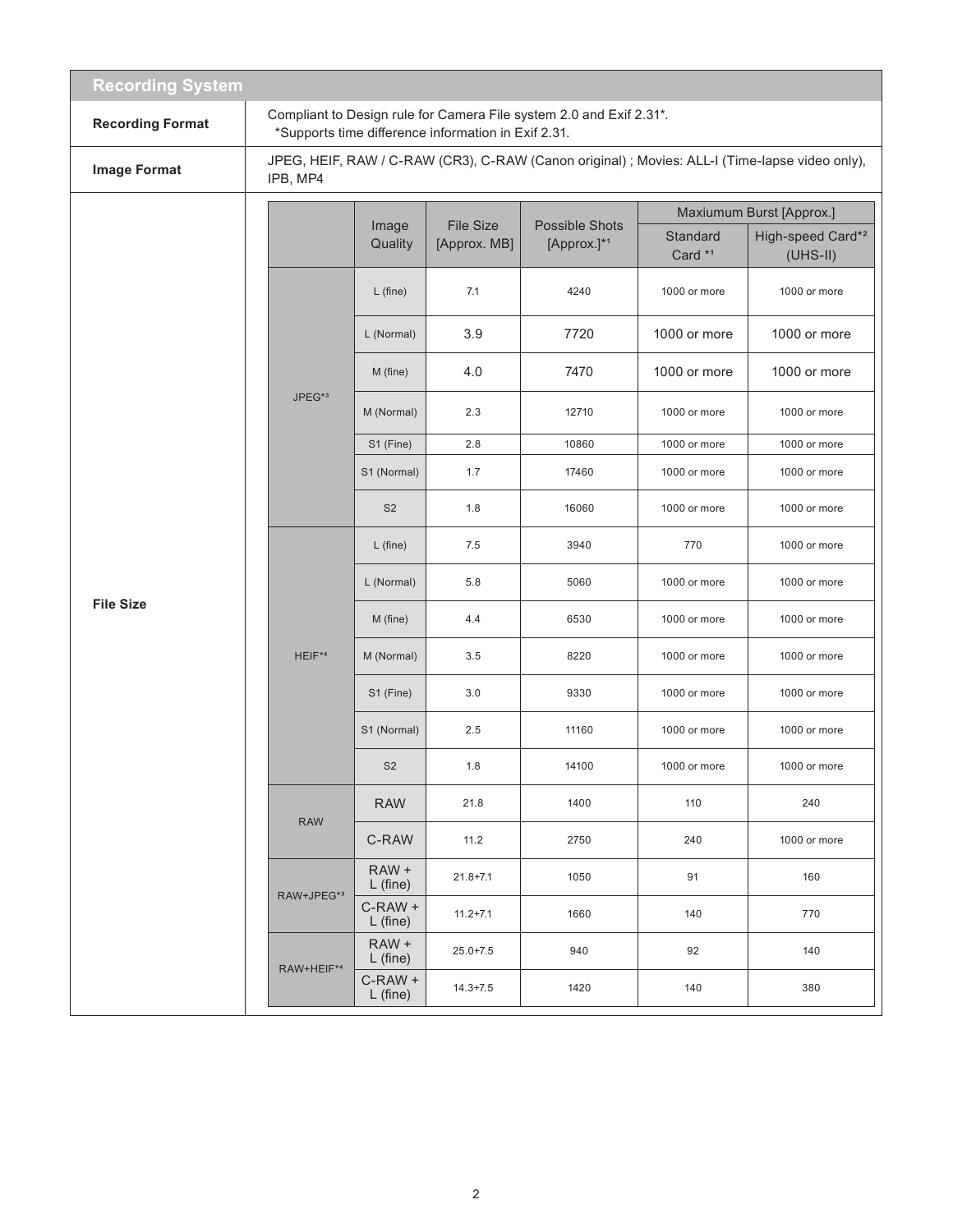| <b>File Numbering</b><br><b>RAW + JPEG / HEIF</b> | The following file numbers can be set:<br>1. File numbering methods<br>a. Continuous numbering<br>i. The numbering of captured images continues even after you replace the card.<br>b. Auto reset<br>i. When you replace the card, the numbering will be reset to start from 0001. If the new SD<br>card already contains images, the numbering will continue from the last recorded image in<br>the card.<br>2. Manual reset<br>a. Resets the file number to 0001, and creates a new folder automatically.<br>* When manually resetting the file number, folders can also be renamed.<br>Simultaneous recording of any combination of RAW/C-RAW and JPEG/HEIF image-recording quality is |
|---------------------------------------------------|-------------------------------------------------------------------------------------------------------------------------------------------------------------------------------------------------------------------------------------------------------------------------------------------------------------------------------------------------------------------------------------------------------------------------------------------------------------------------------------------------------------------------------------------------------------------------------------------------------------------------------------------------------------------------------------------|
| <b>Simultaneous</b><br><b>Recording</b>           | supported.                                                                                                                                                                                                                                                                                                                                                                                                                                                                                                                                                                                                                                                                                |
| <b>Color Space</b>                                | Selectable between sRGB and Adobe RGB                                                                                                                                                                                                                                                                                                                                                                                                                                                                                                                                                                                                                                                     |
| <b>Picture Style</b>                              | $(1)$ Auto<br>(2) Standard<br>(3) Portrait<br>(4) Landscape<br>(5) Fine Detail<br>(6) Neutral<br>(7) Faithful<br>(8) Monochrome<br>(9) User Defined 1-3<br>. In Scene Intelligent Auto, [Auto] will be set automatically.<br>• [Standard] is the default setting for [User Def. 1-3].                                                                                                                                                                                                                                                                                                                                                                                                     |
| <b>White Balance</b>                              |                                                                                                                                                                                                                                                                                                                                                                                                                                                                                                                                                                                                                                                                                           |
| <b>Settings</b>                                   | (1) Auto (Ambience priority/White priority)<br>(2) Daylight<br>(3) Shade<br>(4) Cloudy*<br>(5) Tungsten light<br>(6) White fluorescent light<br>(7) Flash<br>(8) Custom (Custom WB)<br>(9) Color temperature<br>* Effective also in twilight and sunset.                                                                                                                                                                                                                                                                                                                                                                                                                                  |
| <b>Auto White Balance</b>                         | Option between ambience priority and white priority settings, using SET button                                                                                                                                                                                                                                                                                                                                                                                                                                                                                                                                                                                                            |
| <b>White Balance Shift</b>                        | Blue/amber bias: ±9 levels<br>Magenta/green bias: ±9 levels<br>Corrected in reference to the current WB mode's color temperature.                                                                                                                                                                                                                                                                                                                                                                                                                                                                                                                                                         |
| <b>Viewfinder</b>                                 |                                                                                                                                                                                                                                                                                                                                                                                                                                                                                                                                                                                                                                                                                           |
| <b>Type</b>                                       | OLED color electronic viewfinder                                                                                                                                                                                                                                                                                                                                                                                                                                                                                                                                                                                                                                                          |
| Coverage                                          | Approx. 100% vertically and horizontally relative to the shooting image area (with image quality L, at<br>approx. 23mm eyepoint).                                                                                                                                                                                                                                                                                                                                                                                                                                                                                                                                                         |
| <b>Magnification / Angle</b><br>of View           | Approx. 0.76x / Approx. 35.2 degrees (with 50mm lens at infinity, -1 m <sup>-1</sup> )                                                                                                                                                                                                                                                                                                                                                                                                                                                                                                                                                                                                    |
| <b>Eye Point</b>                                  | Approx. 23mm (at -1 m <sup>-1</sup> from the eyepiece lens end)                                                                                                                                                                                                                                                                                                                                                                                                                                                                                                                                                                                                                           |
| <b>Dioptric Adjustment</b><br>Range               | Approx. -4.0 to +2.0 m <sup>-1</sup> (dpt)                                                                                                                                                                                                                                                                                                                                                                                                                                                                                                                                                                                                                                                |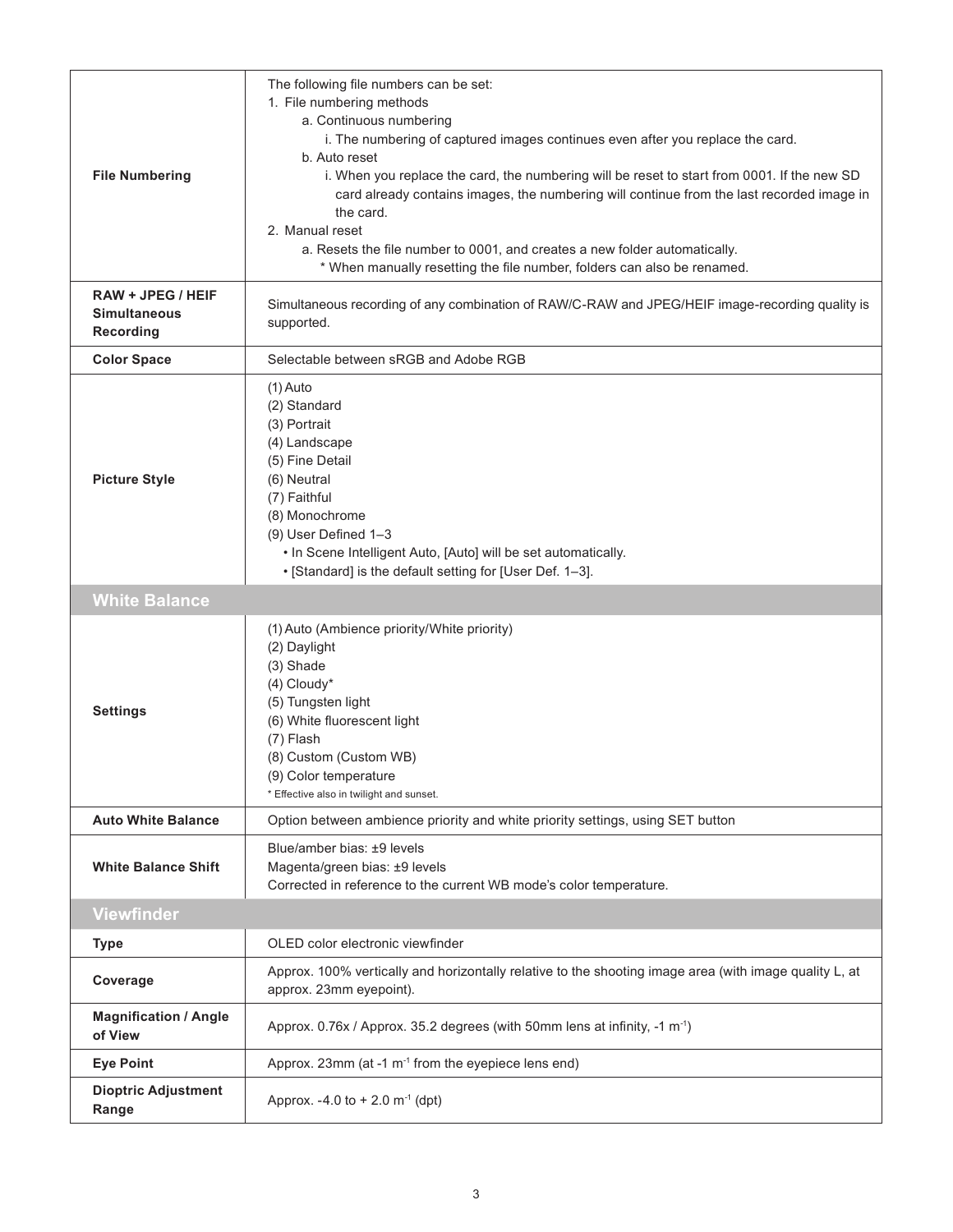| <b>Viewfinder</b><br>Information                                         | (1) Maximum burst<br>(2) Possible shots/Sec. until self-timer shoots<br>(3) Focus Bracketing/ Multiple-exposure/HDR shooting/Multi Shot Noise Reduction/Bulb time/Interval<br>timer<br>(4) Shooting mode<br>(5) AF method<br>(6) AF operation<br>(7) Image quality<br>$(8)$ Card<br>(9) Drive mode<br>(10) Metering mode<br>(11) No. of remaining shots for focus braketing, multiple exposures, or interval timer<br>(12) Electronic level<br>(13) Movie recording time available<br>(14) Battery level<br>(15) Image Stabilizer (IS mode)<br>(16) Histogram (Brightness/RGB)<br>(17) Quick Control button<br>(18) Anti-flicker shooting<br>(19) White balance/White balance correction<br>(20) Picture style<br>(21) Auto Lighting Optimizer<br>(22) Still photo cropping / Aspect ratio<br>(23) AF point (1-point AF)<br>(24) AEB/FEB<br>(25) View Assist<br>(26) HDR PQ<br>(27) Flash ready / FE lock / High-speed sync<br>(28) Electronic shutter<br>(29) Touch shutter / Create folder<br>$(30)$ AE lock<br>(31) Shutter speed / Multi-function lock warning<br>(32) Aperture value<br>(33) Wi-Fi <sup>®</sup> function<br>(34) Wi-Fi® signal strength<br>(35) Bluetooth <sup>®</sup> function<br>(36) Exposure simulation<br>(37) Magnify button<br>(38) ISO speed<br>(39) Highlight tone priority<br>(40) Exposure compensation<br>(41) Exposure level indicator |
|--------------------------------------------------------------------------|--------------------------------------------------------------------------------------------------------------------------------------------------------------------------------------------------------------------------------------------------------------------------------------------------------------------------------------------------------------------------------------------------------------------------------------------------------------------------------------------------------------------------------------------------------------------------------------------------------------------------------------------------------------------------------------------------------------------------------------------------------------------------------------------------------------------------------------------------------------------------------------------------------------------------------------------------------------------------------------------------------------------------------------------------------------------------------------------------------------------------------------------------------------------------------------------------------------------------------------------------------------------------------------------------------------------------------------------------------------------------|
| <b>Autofocus</b>                                                         |                                                                                                                                                                                                                                                                                                                                                                                                                                                                                                                                                                                                                                                                                                                                                                                                                                                                                                                                                                                                                                                                                                                                                                                                                                                                                                                                                                          |
| <b>Focus Method</b>                                                      | Dual Pixel CMOS AF                                                                                                                                                                                                                                                                                                                                                                                                                                                                                                                                                                                                                                                                                                                                                                                                                                                                                                                                                                                                                                                                                                                                                                                                                                                                                                                                                       |
| <b>Number of AF zones</b><br>available for<br><b>Automatic Selection</b> | AF area: Horizontal: Approx. 100% x Vertical: Approx. 100%<br>(100% x 100% AF coverage in Face Detect + Tracking AF; coverage can vary, depending upon lens<br>being used)<br>Stills: Max. 1053 zones (39 x 27)<br>Movies: Max. 819 zones (39 x21)                                                                                                                                                                                                                                                                                                                                                                                                                                                                                                                                                                                                                                                                                                                                                                                                                                                                                                                                                                                                                                                                                                                       |
| <b>Selectable Positions</b><br>for AF Point                              | AF area: Horizontal: Approx. 90% x Vertical: Approx. 100%<br>Stills: Max. 6072 positions (92 x 66)<br>Movies: Max 4968 positions (92 x 54)                                                                                                                                                                                                                                                                                                                                                                                                                                                                                                                                                                                                                                                                                                                                                                                                                                                                                                                                                                                                                                                                                                                                                                                                                               |
| <b>AF Working Range</b>                                                  | EV-6.5 to 20 (f/1.2 lens*, center AF point, One-Shot AF, at 73°F/23°C, ISO 100)<br>* Except RF lenses with a Defocus Smoothing (DS) coating.                                                                                                                                                                                                                                                                                                                                                                                                                                                                                                                                                                                                                                                                                                                                                                                                                                                                                                                                                                                                                                                                                                                                                                                                                             |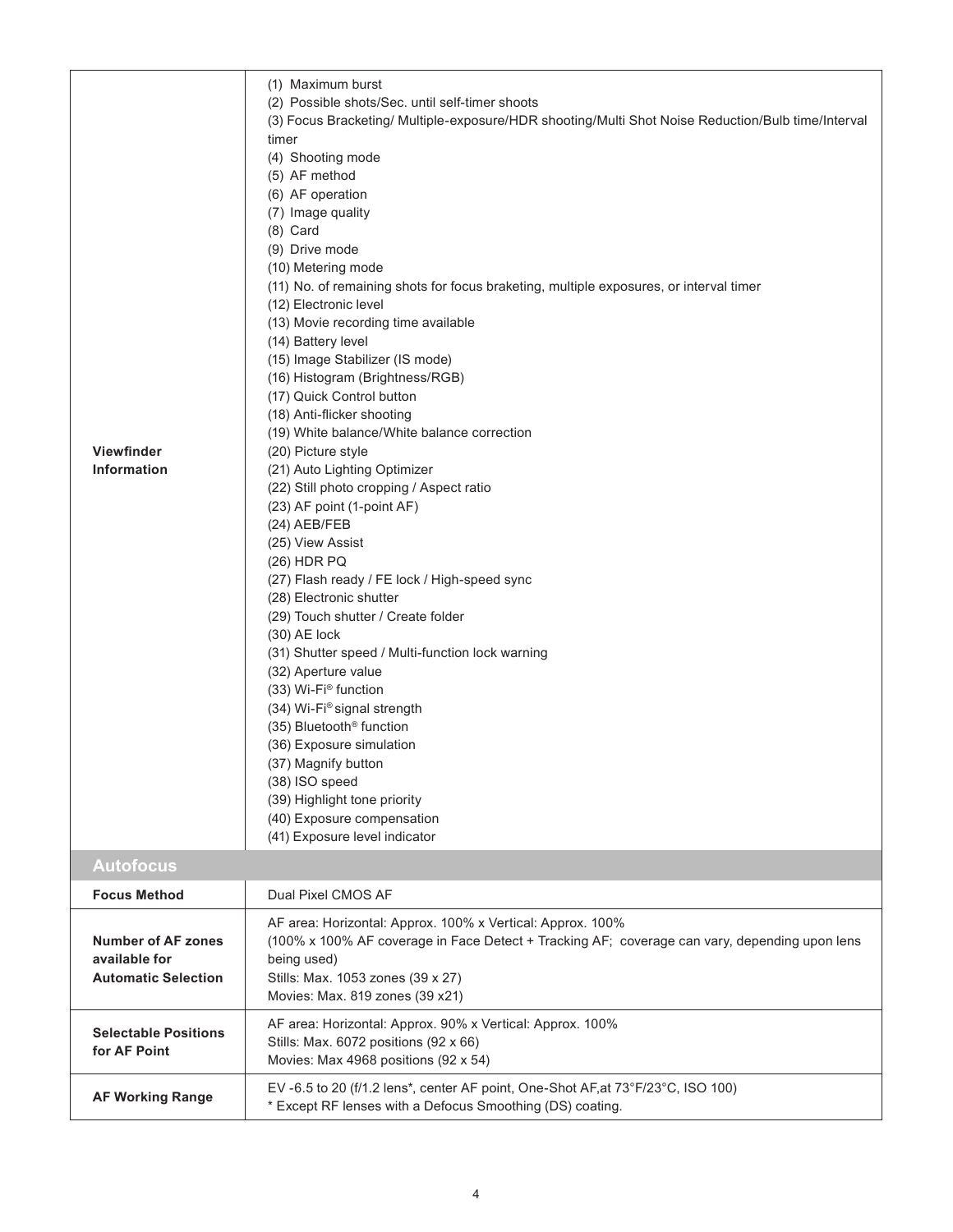| <b>Focusing brightness</b><br>range<br>(in movie recording) | EV-5 to 20 (f/1.2 lens*, center AF point, One-Shot AF, at 73°F/23°C, ISO 100)<br>* Except RF lenses with a Defocus Smoothing (DS) coating.                                                                                                                                                                        |                                                                                                                                                                                  |  |
|-------------------------------------------------------------|-------------------------------------------------------------------------------------------------------------------------------------------------------------------------------------------------------------------------------------------------------------------------------------------------------------------|----------------------------------------------------------------------------------------------------------------------------------------------------------------------------------|--|
| <b>Available AF Methods</b>                                 | <b>AF Method</b><br>Face+Tracking AF<br>Spot AF<br>1-point AF<br>Must be selected for "Limit AF methods."<br><b>Expand AF Area</b><br>- 4-point expansion<br>- Around expansion (8-points)<br>Zone AF<br>Large Zone AF: Vertical, Horizontal                                                                      |                                                                                                                                                                                  |  |
| <b>Available AF</b><br><b>Detection zones</b>               | Zone AF<br>Large Zone AF: Vertical<br>Large Zone AF: Horizontal<br>Face+Tracking<br>(Auto selection with nothing detected)                                                                                                                                                                                        | $9 \times 9$<br>Max. 9 x 21<br>Max. 31 x 9<br>Max. 39 x 27                                                                                                                       |  |
| <b>Eye Detection</b>                                        | Auto:<br>Manual:<br>1. Can be selected by touch.<br>2. Can be selected with the Multi-controller.                                                                                                                                                                                                                 | 1. Selects the eye closer to the camera (as detected from the angle of the face).<br>2. At the same distance from the camera, selects the eye closer to the center of the image. |  |
| <b>Exposure Control</b>                                     |                                                                                                                                                                                                                                                                                                                   |                                                                                                                                                                                  |  |
| <b>Metering Modes</b>                                       | Real-time metering with image sensor (384 [24x16] metering zones)<br>(1) Evaluative metering (AF point-linked)<br>(2) Partial metering (approx. 5.8% of the area at the center of the screen)<br>(3) Spot metering (approx. 2.9% of the area at the center of the screen)<br>(4) Center-weighted average metering |                                                                                                                                                                                  |  |
| <b>Metering Range</b>                                       | EV-3-20 (at 73°F/23°C, ISO 100) (Still Photo Shooting)                                                                                                                                                                                                                                                            |                                                                                                                                                                                  |  |
| <b>Exposure Modes</b>                                       | (1) Scene Intelligent Auto<br>(2) Flexible-priority AE (Fv)<br>(3) Program AE (P)<br>(4) Shutter-priority AE (Safety shift possible) (Tv)<br>(5) Aperture-priority AE (Safety shift possible) (Av)<br>(6) Manual exposure (M)<br>$(7)$ Bulb<br>(8) Custom shooting mode C1, C2, C3                                |                                                                                                                                                                                  |  |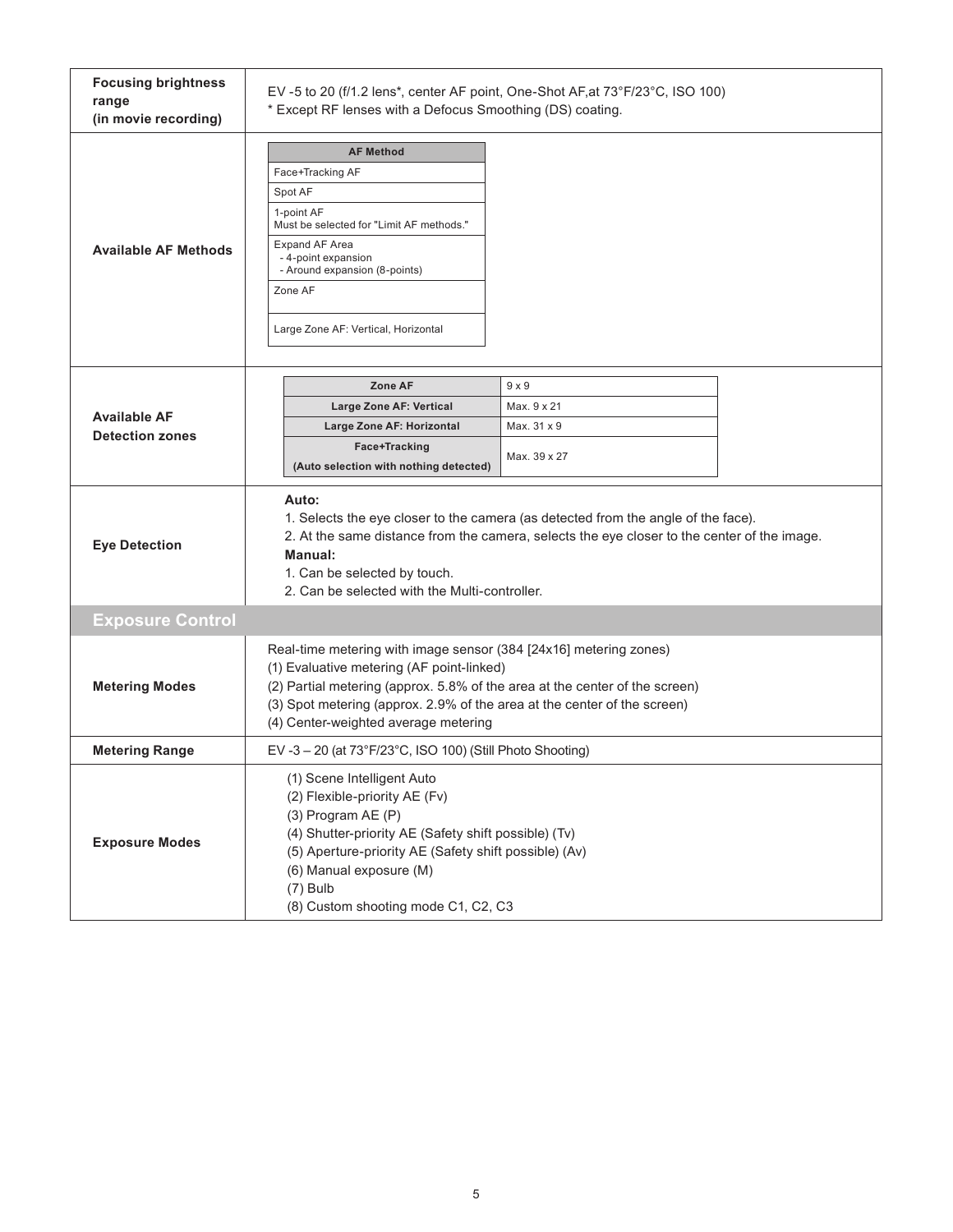|                        | <b>Manually Set</b>                                                                                                                                                                                                                  |                                                                                                                                                                                                |                                                                                                                                                                                                                                                                                                                                                                                                                                     |  |  |  |  |  |
|------------------------|--------------------------------------------------------------------------------------------------------------------------------------------------------------------------------------------------------------------------------------|------------------------------------------------------------------------------------------------------------------------------------------------------------------------------------------------|-------------------------------------------------------------------------------------------------------------------------------------------------------------------------------------------------------------------------------------------------------------------------------------------------------------------------------------------------------------------------------------------------------------------------------------|--|--|--|--|--|
|                        | Normal                                                                                                                                                                                                                               | ISO 100-102400 (in 1/3- or 1-stop increments)                                                                                                                                                  |                                                                                                                                                                                                                                                                                                                                                                                                                                     |  |  |  |  |  |
|                        | Expanded                                                                                                                                                                                                                             | L: equivalent to ISO 50, H: $204800$                                                                                                                                                           |                                                                                                                                                                                                                                                                                                                                                                                                                                     |  |  |  |  |  |
|                        | • For [Highlight tone priority], the settable ISO speed range will be ISO 200 to 102400.<br>• Expanded ISO cannot be set for HDR mode or during HDR PQ shooting.                                                                     |                                                                                                                                                                                                |                                                                                                                                                                                                                                                                                                                                                                                                                                     |  |  |  |  |  |
|                        | ISO Auto range settings in still photo shooting                                                                                                                                                                                      |                                                                                                                                                                                                |                                                                                                                                                                                                                                                                                                                                                                                                                                     |  |  |  |  |  |
|                        |                                                                                                                                                                                                                                      | <b>Auto Range</b>                                                                                                                                                                              |                                                                                                                                                                                                                                                                                                                                                                                                                                     |  |  |  |  |  |
|                        | <b>ISO Speed</b>                                                                                                                                                                                                                     | ISO 100-102400                                                                                                                                                                                 |                                                                                                                                                                                                                                                                                                                                                                                                                                     |  |  |  |  |  |
|                        | * 1-stops increments                                                                                                                                                                                                                 |                                                                                                                                                                                                |                                                                                                                                                                                                                                                                                                                                                                                                                                     |  |  |  |  |  |
| <b>ISO Speed Range</b> | ISO Auto details in still photo shooting                                                                                                                                                                                             |                                                                                                                                                                                                |                                                                                                                                                                                                                                                                                                                                                                                                                                     |  |  |  |  |  |
|                        | <b>Shooting mode</b>                                                                                                                                                                                                                 | <b>No Flash</b>                                                                                                                                                                                | <b>Using Flash</b>                                                                                                                                                                                                                                                                                                                                                                                                                  |  |  |  |  |  |
|                        | Auto                                                                                                                                                                                                                                 | ISO 100-25600                                                                                                                                                                                  | ISO 100-6400*4                                                                                                                                                                                                                                                                                                                                                                                                                      |  |  |  |  |  |
|                        | P                                                                                                                                                                                                                                    |                                                                                                                                                                                                |                                                                                                                                                                                                                                                                                                                                                                                                                                     |  |  |  |  |  |
|                        | TV                                                                                                                                                                                                                                   |                                                                                                                                                                                                |                                                                                                                                                                                                                                                                                                                                                                                                                                     |  |  |  |  |  |
|                        | AV                                                                                                                                                                                                                                   | ISO 100*1*2-102400*2<br>ISO 100*1*2-6400*2*4                                                                                                                                                   |                                                                                                                                                                                                                                                                                                                                                                                                                                     |  |  |  |  |  |
|                        | M                                                                                                                                                                                                                                    |                                                                                                                                                                                                |                                                                                                                                                                                                                                                                                                                                                                                                                                     |  |  |  |  |  |
|                        | в                                                                                                                                                                                                                                    | ISO 400*3                                                                                                                                                                                      |                                                                                                                                                                                                                                                                                                                                                                                                                                     |  |  |  |  |  |
|                        | * 1: ISO 200 when [Highlight tone priority] is set to [Enable] or [Enhanced].<br>* 2: Varies depending on [Maximum] and [Minimum] of [Auto range].<br>* 3: If outside the setting range, changed to the value most close to ISO 400. | * 4: ISO 1600 when using a lens that is not compatible with "Variable control of maximum ISO Auto limit for E-TTL".                                                                            |                                                                                                                                                                                                                                                                                                                                                                                                                                     |  |  |  |  |  |
| <b>Exposure</b>        | User-set                                                                                                                                                                                                                             |                                                                                                                                                                                                | ±3 stops in 1/3- or 1/2-stop increments                                                                                                                                                                                                                                                                                                                                                                                             |  |  |  |  |  |
| Compensation           | AEB                                                                                                                                                                                                                                  |                                                                                                                                                                                                | ±3 stops in 1/3- or 1/2-stop increments                                                                                                                                                                                                                                                                                                                                                                                             |  |  |  |  |  |
| <b>AE Lock</b>         | (1) Auto AE lock<br>(2) User-set AE lock<br>• Enabled in all metering modes.                                                                                                                                                         | • The metering mode for AE lock after focus can be customized.<br>• In the Fv, P, Tv, Av and M modes, enabled with the AE lock button. (Press again to update.)                                |                                                                                                                                                                                                                                                                                                                                                                                                                                     |  |  |  |  |  |
| <b>Shutter</b>         |                                                                                                                                                                                                                                      |                                                                                                                                                                                                |                                                                                                                                                                                                                                                                                                                                                                                                                                     |  |  |  |  |  |
| Type                   | Electronically controlled focal-plane shutter<br>(1) Electronic first curtain<br>(2) Mechanical shutter<br>(3) Electronic shutter*<br>shooting, Digital Lens Optimizer [High].<br>may be recorded in the image.                      | * Cannot be used in conjunction with the following functions: flash photography, HDR shooting,<br>release sound (aperture, focusing lens drive sound/electronic sound, etc.) may be generated. | multiple exposures, Multi Shot Noise Reduction, AEB, HDR PQ, anti-flicker shooting, Dual Pixel RAW<br>* A shutter release sound is not generated. However, note that the sounds other than the shutter<br>* In electronic shutter shooting under conditions such as flash firing by other cameras or with fluores-<br>cent lighting or other flickering light sources, a strip of light or banding due to the brightness difference |  |  |  |  |  |
| <b>Shutter Speeds</b>  | When [Electronic] is set: 1/8000-0.5 sec.                                                                                                                                                                                            | When [Mechanical] or [Elec. 1st- curtain] is set: 1/8000-30 sec, bulb                                                                                                                          |                                                                                                                                                                                                                                                                                                                                                                                                                                     |  |  |  |  |  |
| <b>X-sync Speed</b>    | Mechanical Shutter: 1/200 sec.<br>Elec. 1st-curtain: 1/250 sec.                                                                                                                                                                      |                                                                                                                                                                                                |                                                                                                                                                                                                                                                                                                                                                                                                                                     |  |  |  |  |  |
| <b>Shutter Release</b> | Soft-touch electromagnetic release                                                                                                                                                                                                   |                                                                                                                                                                                                |                                                                                                                                                                                                                                                                                                                                                                                                                                     |  |  |  |  |  |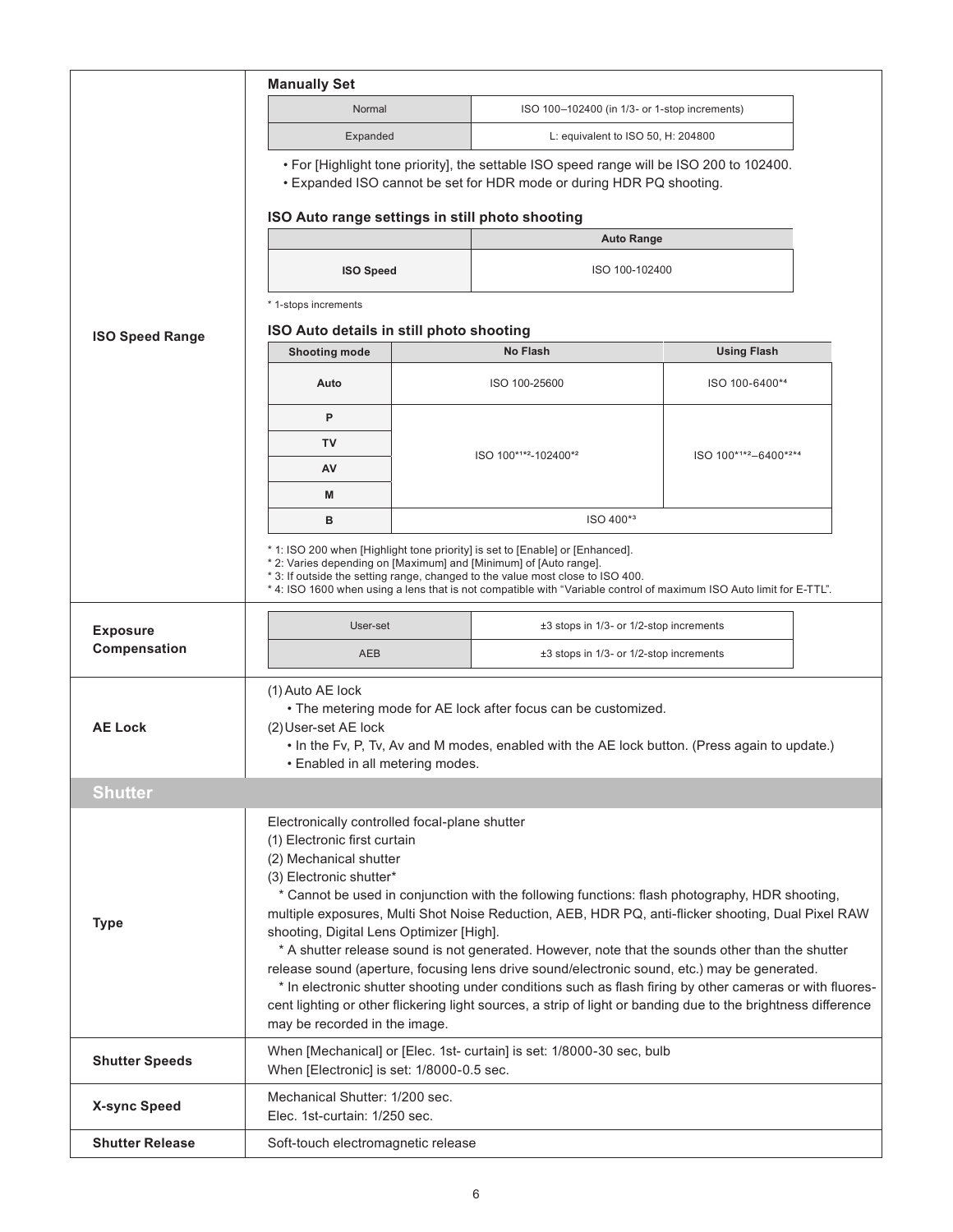| <b>Self Timer</b>                                       | 10-sec. delay, 2-sec. delay                                                                                                                                                                                                                                                                                                                                                                                                                                                                                                                                                                                                                                                                                                                                                                                                                                                                                                                                              |                                                                    |                           |                        |                                                                                                                                                                                                        |  |  |  |  |
|---------------------------------------------------------|--------------------------------------------------------------------------------------------------------------------------------------------------------------------------------------------------------------------------------------------------------------------------------------------------------------------------------------------------------------------------------------------------------------------------------------------------------------------------------------------------------------------------------------------------------------------------------------------------------------------------------------------------------------------------------------------------------------------------------------------------------------------------------------------------------------------------------------------------------------------------------------------------------------------------------------------------------------------------|--------------------------------------------------------------------|---------------------------|------------------------|--------------------------------------------------------------------------------------------------------------------------------------------------------------------------------------------------------|--|--|--|--|
|                                                         | <b>Image Stabilization (IS mode)</b>                                                                                                                                                                                                                                                                                                                                                                                                                                                                                                                                                                                                                                                                                                                                                                                                                                                                                                                                     |                                                                    |                           |                        |                                                                                                                                                                                                        |  |  |  |  |
| <b>Still Photo IS</b>                                   | In-body IS operation can be selected when using a non-IS lens.<br>• Always on<br>. Only for shot (no stabilization in viewfinder/LCD screen between shots)                                                                                                                                                                                                                                                                                                                                                                                                                                                                                                                                                                                                                                                                                                                                                                                                               |                                                                    |                           |                        |                                                                                                                                                                                                        |  |  |  |  |
| <b>External Speedlite</b>                               |                                                                                                                                                                                                                                                                                                                                                                                                                                                                                                                                                                                                                                                                                                                                                                                                                                                                                                                                                                          |                                                                    |                           |                        |                                                                                                                                                                                                        |  |  |  |  |
| <b>E-TTL balance</b>                                    | Ambience priority, standard, flash priority                                                                                                                                                                                                                                                                                                                                                                                                                                                                                                                                                                                                                                                                                                                                                                                                                                                                                                                              |                                                                    |                           |                        |                                                                                                                                                                                                        |  |  |  |  |
| <b>Flash Exposure</b><br>Compensation                   | ±3 stops in 1/3- or 1/2-stop increments                                                                                                                                                                                                                                                                                                                                                                                                                                                                                                                                                                                                                                                                                                                                                                                                                                                                                                                                  |                                                                    |                           |                        |                                                                                                                                                                                                        |  |  |  |  |
| <b>Continuous flash</b><br>control                      |                                                                                                                                                                                                                                                                                                                                                                                                                                                                                                                                                                                                                                                                                                                                                                                                                                                                                                                                                                          | 1. E-TTL each shot<br>2. E-TTL locked after first shot in sequence |                           |                        |                                                                                                                                                                                                        |  |  |  |  |
| <b>Drive System</b>                                     |                                                                                                                                                                                                                                                                                                                                                                                                                                                                                                                                                                                                                                                                                                                                                                                                                                                                                                                                                                          |                                                                    |                           |                        |                                                                                                                                                                                                        |  |  |  |  |
|                                                         | <b>Drive Modes</b>                                                                                                                                                                                                                                                                                                                                                                                                                                                                                                                                                                                                                                                                                                                                                                                                                                                                                                                                                       | <b>Operating Modes</b>                                             | <b>Mechanical Shutter</b> | Electronic 1st curtain | Electronic shutter                                                                                                                                                                                     |  |  |  |  |
|                                                         | Single Shooting                                                                                                                                                                                                                                                                                                                                                                                                                                                                                                                                                                                                                                                                                                                                                                                                                                                                                                                                                          |                                                                    | Yes                       | Yes                    | Yes                                                                                                                                                                                                    |  |  |  |  |
|                                                         |                                                                                                                                                                                                                                                                                                                                                                                                                                                                                                                                                                                                                                                                                                                                                                                                                                                                                                                                                                          | Mode $A^{\star 2}$                                                 |                           | Approx. 12 shots/sec.  |                                                                                                                                                                                                        |  |  |  |  |
|                                                         | High-speed<br>Continuous +                                                                                                                                                                                                                                                                                                                                                                                                                                                                                                                                                                                                                                                                                                                                                                                                                                                                                                                                               | Mode B                                                             |                           | Approx. 9.2 shots/sec. |                                                                                                                                                                                                        |  |  |  |  |
|                                                         | Shooting <sup>*1</sup>                                                                                                                                                                                                                                                                                                                                                                                                                                                                                                                                                                                                                                                                                                                                                                                                                                                                                                                                                   | Mode C                                                             |                           | Approx. 6.8 shots/sec. |                                                                                                                                                                                                        |  |  |  |  |
|                                                         |                                                                                                                                                                                                                                                                                                                                                                                                                                                                                                                                                                                                                                                                                                                                                                                                                                                                                                                                                                          | Mode $A^*{}^2$                                                     | Approx. 6.0 shots/sec.    | Approx. 8.0 shots/sec. | Approx. 20 shots/sec                                                                                                                                                                                   |  |  |  |  |
|                                                         | High-speed<br>Continuous shooting                                                                                                                                                                                                                                                                                                                                                                                                                                                                                                                                                                                                                                                                                                                                                                                                                                                                                                                                        | Mode B                                                             | Approx. 5.1 shots/sec.    | Approx. 6.0 shots/sec. |                                                                                                                                                                                                        |  |  |  |  |
|                                                         |                                                                                                                                                                                                                                                                                                                                                                                                                                                                                                                                                                                                                                                                                                                                                                                                                                                                                                                                                                          | Mode C                                                             | Approx. 3.8 shots/sec.    | Approx. 4.9 shots/sec. |                                                                                                                                                                                                        |  |  |  |  |
| <b>Drive Modes and</b>                                  | Low-speed Continuous Shooting                                                                                                                                                                                                                                                                                                                                                                                                                                                                                                                                                                                                                                                                                                                                                                                                                                                                                                                                            |                                                                    |                           | Approx. 3.0 shots/sec. |                                                                                                                                                                                                        |  |  |  |  |
| <b>Continuous Shooting</b>                              | Self-timer:10 sec / remote control                                                                                                                                                                                                                                                                                                                                                                                                                                                                                                                                                                                                                                                                                                                                                                                                                                                                                                                                       |                                                                    |                           | Yes                    |                                                                                                                                                                                                        |  |  |  |  |
| <b>Speed</b>                                            | Self-timer: 2 sec / remote control                                                                                                                                                                                                                                                                                                                                                                                                                                                                                                                                                                                                                                                                                                                                                                                                                                                                                                                                       |                                                                    |                           | Yes                    |                                                                                                                                                                                                        |  |  |  |  |
|                                                         | 1. Continuous shooting speed is lower under certain shooting and measurement conditions: shutter speed, aperture<br>value subject conditions, brightness, type of lens, timing when internal memory becomes full (temporarily disables shoot-<br>ing)<br>- Mechanical / electronic 1st curtain: use of flash, anti-flicker shooting: Enable, Dual Pixel RAW shooting- Enable, type<br>of battery, battery level, temperature, use of a battery grip, use of WFT, use of built-in Wi-Fi.<br>- Electronic shutter: State of aperture in continuous shooting<br>* With Certain lenses, zooming during continuous shooting with electronic shutter may cause changes in exposure even at<br>the same f/number.<br>2. Automatically switches among modes A (drive mode icon lit in green), B (drive mode icon lit in white), and C (drive mode<br>icon flashing in white).<br>* For flash shooting, values for AE, flash metering, and WB do not change after the first shot. |                                                                    |                           |                        |                                                                                                                                                                                                        |  |  |  |  |
| <b>HDR Shooting</b>                                     |                                                                                                                                                                                                                                                                                                                                                                                                                                                                                                                                                                                                                                                                                                                                                                                                                                                                                                                                                                          |                                                                    |                           |                        |                                                                                                                                                                                                        |  |  |  |  |
| <b>HDR Shooting (HDR</b><br>PQ)                         | Disable / Enable                                                                                                                                                                                                                                                                                                                                                                                                                                                                                                                                                                                                                                                                                                                                                                                                                                                                                                                                                         |                                                                    |                           |                        |                                                                                                                                                                                                        |  |  |  |  |
|                                                         | Recording format                                                                                                                                                                                                                                                                                                                                                                                                                                                                                                                                                                                                                                                                                                                                                                                                                                                                                                                                                         | <b>Bit depth</b>                                                   |                           | Color sampling method  | <b>HDR</b> specification                                                                                                                                                                               |  |  |  |  |
| <b>Still Photo HDR PQ</b>                               | <b>HEIF</b>                                                                                                                                                                                                                                                                                                                                                                                                                                                                                                                                                                                                                                                                                                                                                                                                                                                                                                                                                              | 10 bit                                                             |                           | <b>YCbCr 4:2:2</b>     | ITU-R BT.2100 (PQ)                                                                                                                                                                                     |  |  |  |  |
|                                                         | Recording format                                                                                                                                                                                                                                                                                                                                                                                                                                                                                                                                                                                                                                                                                                                                                                                                                                                                                                                                                         | Bit depth                                                          |                           | Color sampling method  | <b>HDR</b> specification                                                                                                                                                                               |  |  |  |  |
| <b>Movie HDR PQ</b>                                     | mp4                                                                                                                                                                                                                                                                                                                                                                                                                                                                                                                                                                                                                                                                                                                                                                                                                                                                                                                                                                      | 10 bit                                                             |                           | <b>YCbCr 4:2:2</b>     | ITU-R BT.2100 (PQ)                                                                                                                                                                                     |  |  |  |  |
| <b>Continuous HDR</b><br><b>Shooting (still images)</b> | normal shooting)                                                                                                                                                                                                                                                                                                                                                                                                                                                                                                                                                                                                                                                                                                                                                                                                                                                                                                                                                         |                                                                    |                           |                        | (1) 1 shot only (3 shots taken, one finished HDR image produced in-camera - camera then reverts to<br>(2) Continuously (HDR mode remains active, after first finished HDR image is produced in-camera) |  |  |  |  |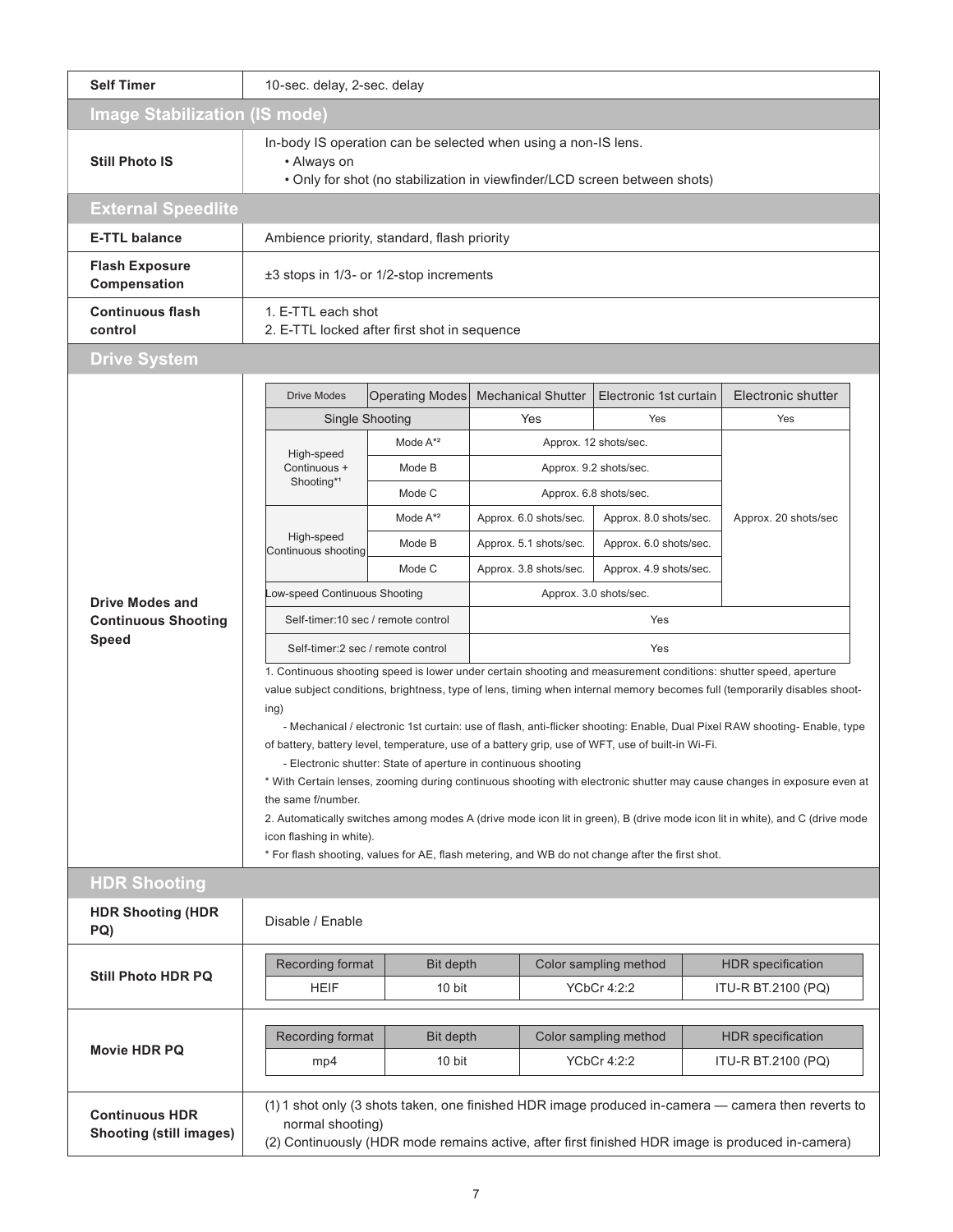|                                       | <b>Normal Movies</b>                          |                             |                                                                              |                         |                  |                                       |                                         |  |
|---------------------------------------|-----------------------------------------------|-----------------------------|------------------------------------------------------------------------------|-------------------------|------------------|---------------------------------------|-----------------------------------------|--|
|                                       |                                               |                             |                                                                              | <b>Canon Log</b>        |                  |                                       |                                         |  |
|                                       |                                               |                             |                                                                              | <b>OFF</b>              |                  |                                       | ON                                      |  |
|                                       | <b>HDRPQ</b>                                  |                             |                                                                              | <b>OFF</b><br><b>ON</b> |                  |                                       | <b>OFF</b>                              |  |
|                                       |                                               | <b>Container format</b>     |                                                                              |                         |                  | MP4                                   |                                         |  |
|                                       | <b>Bit depth</b>                              |                             |                                                                              | 8 bit                   |                  |                                       | 10 bit                                  |  |
| <b>File Format</b>                    | Compression                                   |                             | H.264 / MPEG-4 AVC                                                           |                         |                  |                                       | <b>H.265 / HEVC</b>                     |  |
|                                       | Video signal recording                        | range                       | Full range (0-255)                                                           |                         |                  | Full range (0-1023)                   | Full range (128-1016)                   |  |
|                                       | <b>Color sampling method</b>                  |                             | YCbCr 4:2:0                                                                  |                         |                  |                                       | <b>YCbCr 4:2:2</b>                      |  |
|                                       |                                               | <b>Color Matrix</b>         | Rec.ITU-R BT.709                                                             |                         |                  | Rec.ITU-R BT.2020                     | Rec. ITU-R BT.709/<br>BT.2020           |  |
|                                       |                                               | <b>IPB</b>                  |                                                                              |                         |                  | AAC / Linear PCM*                     |                                         |  |
|                                       | <b>Audio</b>                                  | IPB (light)                 |                                                                              |                         |                  | <b>AAC</b>                            |                                         |  |
|                                       |                                               |                             | * Selection of AAC and Linear PCM is supported [C.Fn 4-2: Audio compression] |                         |                  |                                       |                                         |  |
|                                       | H.264/AVC (Canon Log: Off, HDR PQ: Off)       | <b>Video Recording Size</b> |                                                                              |                         |                  | <b>Total Recording Time (approx.)</b> | <b>Bit Rate/File Size</b>               |  |
|                                       |                                               | 59.94 fps                   | <b>IPB</b>                                                                   | 8 GB<br>4 min.          | 32 GB<br>18 min. | 128 GB<br>1 hr. 13 min.               | (approx.)<br>230 Mbps                   |  |
|                                       | <b>4K UHD</b>                                 | 29.97 fps<br>23.98 fps      | (Standard)<br><b>IPB</b><br>(Standard)                                       | 8 min.                  | 35 min.          | 2 hr. 20 min.                         | 1656 MB/min.<br>120 Mbps<br>869 MB/min. |  |
|                                       | <b>4K UHD</b><br>(Time-lapse<br>movie)        | 29.97 fps                   | ALL-I                                                                        | 2 min.                  | 9 min.           | 36 min.                               | 470 Mbps<br>3362 MB/min.                |  |
| <b>Estimated Recording</b>            | <b>Full UHD</b><br>(High Frame<br>Rate movie) | 119.88 fps                  | <b>IPB</b><br>(Standard)                                                     | 8 min.                  | 35 min.          | 2 hr. 2 min.                          | 120 Mbps<br>858 MB/min                  |  |
| time, Movie Bit Rate<br>and File Size |                                               | 59.94 fps                   | IPB<br>(Standard)                                                            | 17 min.                 | 1 hr. 9<br>min.  | 4 hr. 37 min.                         | 60 Mbps<br>440 MB/min.                  |  |
|                                       | Full HD                                       | 29.97 fps<br>23.98 fps      | IPB<br>(Standard)                                                            | 33 min.                 | 2 hr. 15<br>min. | 9 hr. 1 min.                          | 30 Mbps<br>226 MB/min.                  |  |
|                                       |                                               | 29.97 fps                   | IPB (Light)                                                                  | 1 hr. 18<br>min.        | 5 hr. 15<br>min. | 21 hr. 0 min.                         | 12 Mbps<br>97 MB/min.                   |  |
|                                       | Full HD<br>(Time-lapse<br>movie)              | 29.97 fps                   | ALL-I                                                                        | 11 min.                 | 47 min.          | 3 hr. 9 min.                          | 90 Mbps<br>644 MB/min.                  |  |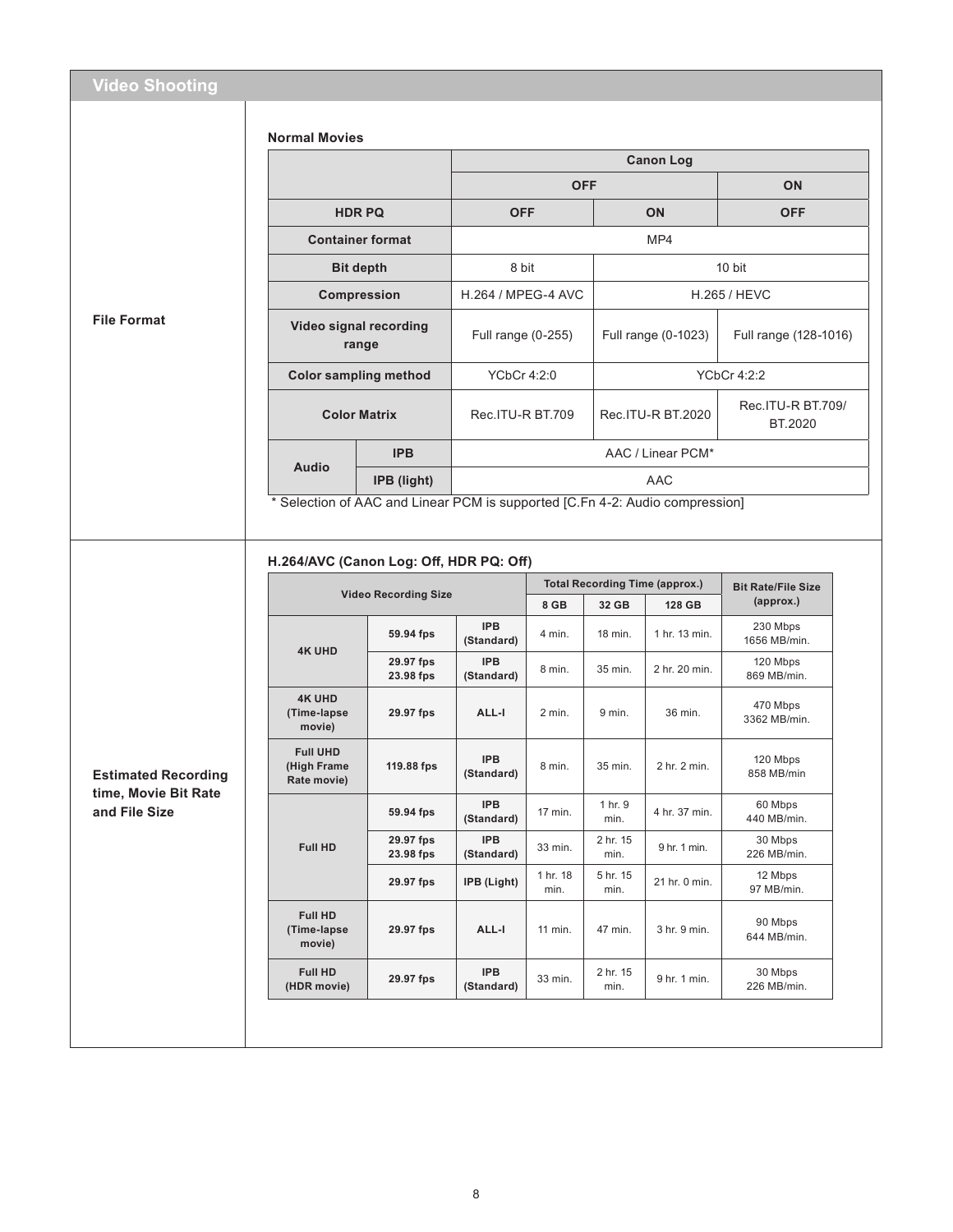|                                                | H.265/HEVC (Canon Log: On or HDR PQ: On)                          |                                                                   |                                                         |                          |                                       |                                      |                                           |                                                    |  |
|------------------------------------------------|-------------------------------------------------------------------|-------------------------------------------------------------------|---------------------------------------------------------|--------------------------|---------------------------------------|--------------------------------------|-------------------------------------------|----------------------------------------------------|--|
|                                                |                                                                   |                                                                   |                                                         |                          | <b>Total Recording Time (approx.)</b> |                                      |                                           | <b>Bit Rate/File Size</b>                          |  |
|                                                |                                                                   | <b>Video Recording Size</b>                                       |                                                         |                          | 8 GB                                  | 32 GB                                | 128 GB                                    | (approx.)                                          |  |
|                                                |                                                                   |                                                                   | 59.94 fps                                               | <b>IPB</b><br>(Standard) | 3 min.                                | 12 min.                              | 49 min.                                   | 340 Mbps<br>2443 MB/min.                           |  |
|                                                | <b>4K UHD</b>                                                     |                                                                   | 29.97 fps<br>23.98 fps                                  | <b>IPB</b><br>(Standard) | 6 min.                                | 24 min.                              | 1 hr. 39 min.                             | 170 Mbps<br>1227 MB/min.                           |  |
|                                                | <b>4K UHD</b><br>(Time-lapse<br>movie)                            |                                                                   | 29.97 fps                                               | ALL-I                    | 2 min.                                | 9 min.                               | 36 min.                                   | 470 Mbps<br>3362 MB/min.                           |  |
|                                                | <b>Full HD</b><br>(High Frame Rate<br>movie)                      |                                                                   | 119.88 fps                                              | ALL-I                    | 5 min.                                | 23 min.                              | 1 hr. 34 min.                             | 180 Mbps<br>1287 MB/min                            |  |
| <b>Estimated Recording</b><br>Time, Continued. |                                                                   |                                                                   | 59.94 fps                                               | <b>IPB</b><br>(standard) | 11 min.                               | 46 min.                              | 3 hr. 6 min.                              | 90 Mbps<br>655 MB/min.                             |  |
|                                                | <b>Full HD</b>                                                    |                                                                   | 29.97 fps<br>23.98 fps                                  | <b>IPB</b><br>(standard) | 22 min.                               | 1 hr. 31<br>min.                     | 6 hr. 6 min.                              | 45 Mbps<br>333 MB/min.                             |  |
|                                                |                                                                   |                                                                   | 29.97 fps                                               | IPB (Light)              | 37 min.                               | 2 hr. 30<br>min.                     | 10 hr. 3 min.                             | 28 Mbps<br>202 MB/min.                             |  |
|                                                | Full HD (Time-<br>lapse movie)                                    |                                                                   | 29.97 fps                                               | ALL-I                    | 7 min.                                | 31 min.                              | 2 hr. 6 min.                              | 135 Mbps<br>966 MB/min.                            |  |
|                                                |                                                                   | <b>Movie Recording Size</b>                                       |                                                         |                          |                                       |                                      | <b>SD Card</b>                            |                                                    |  |
|                                                | <b>Resolution</b>                                                 | <b>Frame rate</b><br><b>Compression</b><br><b>Method</b><br>(fps) |                                                         |                          | (Canon Log: OFF, HDR                  | <b>H.264/ MPEG-4 AVC</b><br>PQ: OFF) |                                           | H.264/ MPEG-4 AVC (Can-<br>on Log: ON, HDR PQ: ON) |  |
|                                                | <b>4K UHD</b>                                                     | 59.94                                                             | IPB (Standard)                                          |                          | UHS-I, UHS Speed Class 3 or<br>higher |                                      | UHS-II, Video Speed Class 60<br>or higher |                                                    |  |
|                                                |                                                                   | 29.97<br>23.98                                                    | IPB (Standard)                                          |                          |                                       |                                      |                                           |                                                    |  |
|                                                |                                                                   | 119.88                                                            | IPB (Standard)                                          |                          | UHS-I, UHS Speed Class 3 or higher    |                                      |                                           |                                                    |  |
| <b>Card Performance</b><br><b>Requirements</b> | <b>Full HD</b>                                                    | 59.94                                                             |                                                         | IPB (Standard)           |                                       | SD Speed Class 10 or higher          |                                           | UHS-I, UHS Speed Class 3 or<br>higher              |  |
|                                                |                                                                   | 29.97<br>23.98                                                    |                                                         | IPB (Standard)           | SD Speed Class 6 or higher            |                                      |                                           |                                                    |  |
|                                                |                                                                   | 29.97                                                             |                                                         | IPB (Light)              | SD Speed Class 4 or higher            |                                      |                                           |                                                    |  |
|                                                | <b>4K UHD</b><br>(Time-lapse<br>movie)                            | 29.97                                                             |                                                         | ALL-I                    |                                       |                                      | Read speed of 60 MB/s or higher           |                                                    |  |
|                                                | <b>Full HD</b><br>(Time-lapse<br>movie)                           | 29.97                                                             |                                                         | ALL-I                    |                                       |                                      | Read speed of 30 MB/s or higher           |                                                    |  |
|                                                | * When cropped movie recording and Movie digital IS are disabled. |                                                                   |                                                         |                          |                                       |                                      |                                           |                                                    |  |
|                                                |                                                                   |                                                                   | Dual Pixel CMOS AF; Movie Servo AF available in AF Menu |                          |                                       |                                      |                                           |                                                    |  |

 $\overline{1}$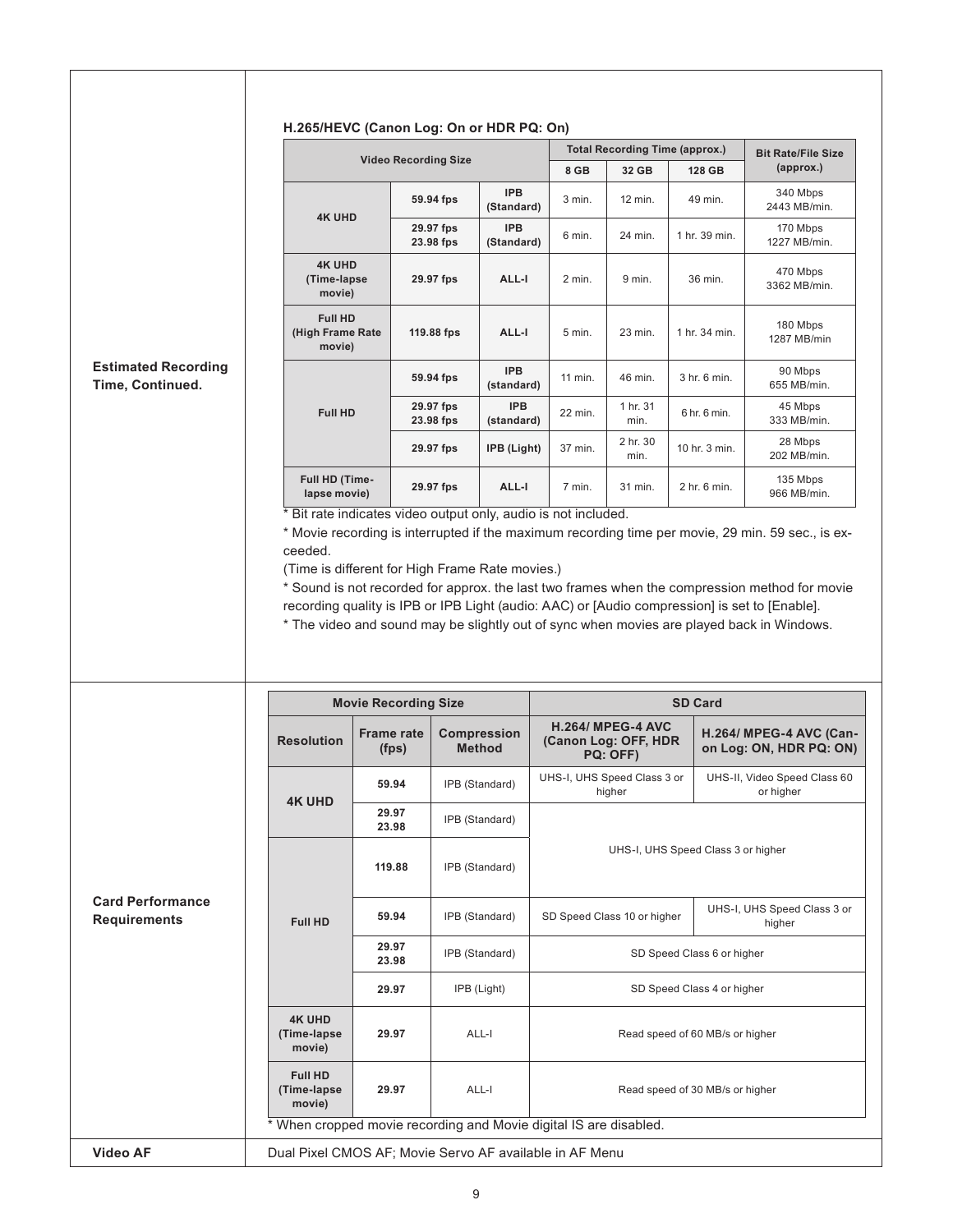| <b>Exposure Compensa-</b><br>tion | ±3 stops in 1/3- or 1/2-stop increments                                                                                                                                                                                                                                                  |                                                                                                                |                                                                                                                                                                |  |  |  |  |  |
|-----------------------------------|------------------------------------------------------------------------------------------------------------------------------------------------------------------------------------------------------------------------------------------------------------------------------------------|----------------------------------------------------------------------------------------------------------------|----------------------------------------------------------------------------------------------------------------------------------------------------------------|--|--|--|--|--|
| <b>LCD Screen</b>                 |                                                                                                                                                                                                                                                                                          |                                                                                                                |                                                                                                                                                                |  |  |  |  |  |
| <b>Type</b>                       | TFT color, liquid-crystal monitor                                                                                                                                                                                                                                                        |                                                                                                                |                                                                                                                                                                |  |  |  |  |  |
| <b>Monitor Size</b>               |                                                                                                                                                                                                                                                                                          | 3.0-inch (screen aspect ratio of 3:2)<br>2.95 in./7.5cm diagonal (2.44 in./6.2cm width, 1.65 in./4.2cm height) |                                                                                                                                                                |  |  |  |  |  |
| <b>Dots</b>                       | Approx. 1.62 million dots                                                                                                                                                                                                                                                                |                                                                                                                |                                                                                                                                                                |  |  |  |  |  |
| Coverage                          | Approx. 100% vertically/horizontally                                                                                                                                                                                                                                                     |                                                                                                                |                                                                                                                                                                |  |  |  |  |  |
| <b>Brightness Control</b>         | Manually adjustable to one of seven brightness levels                                                                                                                                                                                                                                    |                                                                                                                |                                                                                                                                                                |  |  |  |  |  |
| <b>Touch-screen</b><br>Operation  | Supported for AF Point selection; Touch AF; Touch Shutter; Menu selection; Quick Control Menu;<br>Magnified view                                                                                                                                                                         |                                                                                                                |                                                                                                                                                                |  |  |  |  |  |
| Coating                           | Clear View LCD II<br>• Anti-smudge coating applied.<br>• Anti-reflection coating not applied.                                                                                                                                                                                            |                                                                                                                |                                                                                                                                                                |  |  |  |  |  |
| <b>Interface Languages</b>        | 29 (English, German, French, Dutch, Danish, Portuguese, Finnish, Italian, Ukraine, Norwegian,<br>Swedish, Spanish, Greek, Russian, Polish, Czech, Hungarian, Vietnamese, Hindi, Romanian, Turkish,<br>Arabic, Thai, Simplified/Traditional Chinese, Korean, Malay, Indonesian, Japanese) |                                                                                                                |                                                                                                                                                                |  |  |  |  |  |
| <b>Playback</b>                   |                                                                                                                                                                                                                                                                                          |                                                                                                                |                                                                                                                                                                |  |  |  |  |  |
|                                   | <b>Item</b>                                                                                                                                                                                                                                                                              | <b>Still Photo</b>                                                                                             | <b>Movie</b>                                                                                                                                                   |  |  |  |  |  |
|                                   | <b>Magnify zoom display</b>                                                                                                                                                                                                                                                              | 1.5x-10x (15 levels)                                                                                           |                                                                                                                                                                |  |  |  |  |  |
|                                   | AF point display                                                                                                                                                                                                                                                                         | Yes                                                                                                            |                                                                                                                                                                |  |  |  |  |  |
|                                   | <b>Grid display</b>                                                                                                                                                                                                                                                                      | Off / 3×3 / 6×4 / 3×3+diag                                                                                     |                                                                                                                                                                |  |  |  |  |  |
| <b>Display Format</b>             | Rating                                                                                                                                                                                                                                                                                   |                                                                                                                | OFF / 1 to 5 Stars<br>Select images / Select range / All images in folder / All images on card / All<br>found images                                           |  |  |  |  |  |
|                                   | <b>Image Search</b>                                                                                                                                                                                                                                                                      |                                                                                                                | Search conditions<br>Rating / Date / Folder / Protect / Type of file                                                                                           |  |  |  |  |  |
|                                   | <b>Protect</b>                                                                                                                                                                                                                                                                           |                                                                                                                | Select images / Select range / All images in folder / Unprotect all images in<br>folder / All images on card / Unprotect all images on card / All found images |  |  |  |  |  |
|                                   | <b>Shooting information</b><br>display                                                                                                                                                                                                                                                   |                                                                                                                | No information display / Basic information display / Detailed shooting<br>information display                                                                  |  |  |  |  |  |
| <b>Highlight Alert</b>            | The white areas with no image data will blink.                                                                                                                                                                                                                                           |                                                                                                                |                                                                                                                                                                |  |  |  |  |  |
| Histogram                         | <b>Brightness and RGB</b>                                                                                                                                                                                                                                                                |                                                                                                                |                                                                                                                                                                |  |  |  |  |  |
| <b>Quick Control Function</b>     |                                                                                                                                                                                                                                                                                          |                                                                                                                |                                                                                                                                                                |  |  |  |  |  |
| <b>Function</b>                   |                                                                                                                                                                                                                                                                                          |                                                                                                                | The Quick Control screen is accessed by pressing the Quick Control button during still photo shooting.                                                         |  |  |  |  |  |
| <b>Image Protection and Erase</b> |                                                                                                                                                                                                                                                                                          |                                                                                                                |                                                                                                                                                                |  |  |  |  |  |
|                                   | (1) Single image (select image)<br>(2) Select range<br>(3) All images in a folder<br>(4) All images on card<br>. Image browsing and image search can be based on ratings.<br>. Ratings-based image selections also possible with DPP.<br>(5) All found images (only during image search) |                                                                                                                |                                                                                                                                                                |  |  |  |  |  |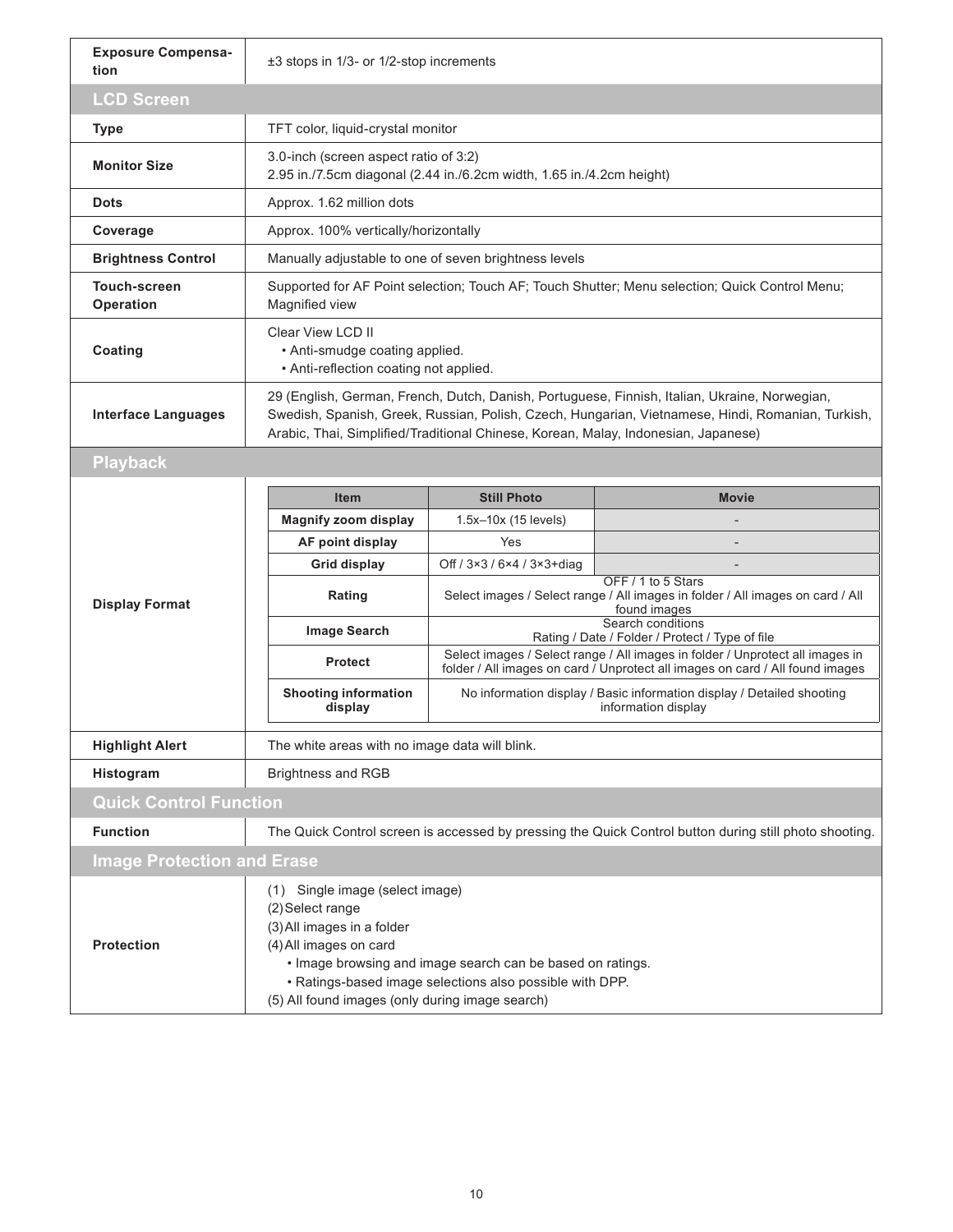| <b>Erase</b>                                        | Except protected images<br>(1) Select images to erase<br>(2) Select range<br>(3) All images in folder<br>(4) All images on card<br>(5) All found images (only during image search)                                          |                  |             |                                                                                                                                                                                                  |  |  |  |  |  |
|-----------------------------------------------------|-----------------------------------------------------------------------------------------------------------------------------------------------------------------------------------------------------------------------------|------------------|-------------|--------------------------------------------------------------------------------------------------------------------------------------------------------------------------------------------------|--|--|--|--|--|
| <b>Direct Printing</b>                              |                                                                                                                                                                                                                             |                  |             |                                                                                                                                                                                                  |  |  |  |  |  |
| <b>Compatible Printers</b>                          | Not supported                                                                                                                                                                                                               |                  |             |                                                                                                                                                                                                  |  |  |  |  |  |
| <b>DPOF: Digital Print Order Format</b>             |                                                                                                                                                                                                                             |                  |             |                                                                                                                                                                                                  |  |  |  |  |  |
| <b>DPOF</b>                                         | Compliant to DPOF Version 1.1                                                                                                                                                                                               |                  |             |                                                                                                                                                                                                  |  |  |  |  |  |
| $Wi-Fi®$                                            |                                                                                                                                                                                                                             |                  |             |                                                                                                                                                                                                  |  |  |  |  |  |
| <b>Standards Compliance</b>                         | IEEE 802.11b/g/n                                                                                                                                                                                                            |                  |             |                                                                                                                                                                                                  |  |  |  |  |  |
| <b>Transmission Method</b>                          | DS-SS modulation (IEEE 802.11b)<br>OFDM modulation (IEEE 802.11g/n)                                                                                                                                                         |                  |             |                                                                                                                                                                                                  |  |  |  |  |  |
| <b>Transition Frequency</b><br>(Central Frequency)  | 2.4 GHz band (5 GHz Wi-Fi not supported)<br>Frequency: 2412 to 2462 MHz<br>Channels: 1 to 11 channels                                                                                                                       |                  |             |                                                                                                                                                                                                  |  |  |  |  |  |
| <b>Connection Method</b>                            | (1) Camera access point mode<br>(2) Infrastructure mode                                                                                                                                                                     |                  |             |                                                                                                                                                                                                  |  |  |  |  |  |
|                                                     | <b>Connection Method</b>                                                                                                                                                                                                    | Authentication   |             | Encryption                                                                                                                                                                                       |  |  |  |  |  |
|                                                     |                                                                                                                                                                                                                             |                  | Encryption  | Key Format and Length                                                                                                                                                                            |  |  |  |  |  |
|                                                     | <b>Camera Access Point</b>                                                                                                                                                                                                  | WPA2-PSK<br>Open | <b>AES</b>  | • ASCII 8 characters<br><b>Disable</b>                                                                                                                                                           |  |  |  |  |  |
| <b>Security</b>                                     |                                                                                                                                                                                                                             | Open             | <b>WEP</b>  | • Hexadecimal 10 digits<br>• Hexadecimal 26 digits<br>• ASCII 5 characters<br>• ASCII 13 characters                                                                                              |  |  |  |  |  |
|                                                     | Infrastructure                                                                                                                                                                                                              |                  |             | <b>Disable</b>                                                                                                                                                                                   |  |  |  |  |  |
|                                                     |                                                                                                                                                                                                                             | Shared key       | <b>WEP</b>  | Same as WEP above                                                                                                                                                                                |  |  |  |  |  |
|                                                     |                                                                                                                                                                                                                             | <b>WPA-PSK</b>   | <b>TKIP</b> | • Hexadecimal 64 digits                                                                                                                                                                          |  |  |  |  |  |
|                                                     | • ASCII 8-63 characters<br>WPA2-PSK                                                                                                                                                                                         |                  |             |                                                                                                                                                                                                  |  |  |  |  |  |
|                                                     |                                                                                                                                                                                                                             |                  | AES         |                                                                                                                                                                                                  |  |  |  |  |  |
| <b>Communication with a</b><br>Smartphone           | Images can be viewed, controlled, and received using a smartphone.<br>Remote control of the camera using a smartphone is possible depending on the Camera<br>Connect specifications.<br>Images can be sent to a smartphone. |                  |             |                                                                                                                                                                                                  |  |  |  |  |  |
| <b>Remote Operation</b><br><b>Using EOS Utility</b> | Mac or Windows computer.                                                                                                                                                                                                    |                  |             | The camera can be controlled via Wi-Fi®, with Canon EOS Utility software installed in a compatible                                                                                               |  |  |  |  |  |
| Print from Wi-Fi®<br><b>Printers</b>                | Not supported.                                                                                                                                                                                                              |                  |             |                                                                                                                                                                                                  |  |  |  |  |  |
| Send Images to a Web<br><b>Service</b>              | image.canon servers.                                                                                                                                                                                                        |                  |             | image.canon: Video files (MP4) and JPEG, HEIF, RAW or C-RAW still images can be uploaded to<br>From image canon, images can be sent to specific social media and 3rd-party cloud image services. |  |  |  |  |  |
| <b>Bluetooth®</b>                                   |                                                                                                                                                                                                                             |                  |             |                                                                                                                                                                                                  |  |  |  |  |  |
| <b>Standards Compliance</b>                         | Bluetooth Specification Version 4.2 compliant (Bluetooth low energy technology)                                                                                                                                             |                  |             |                                                                                                                                                                                                  |  |  |  |  |  |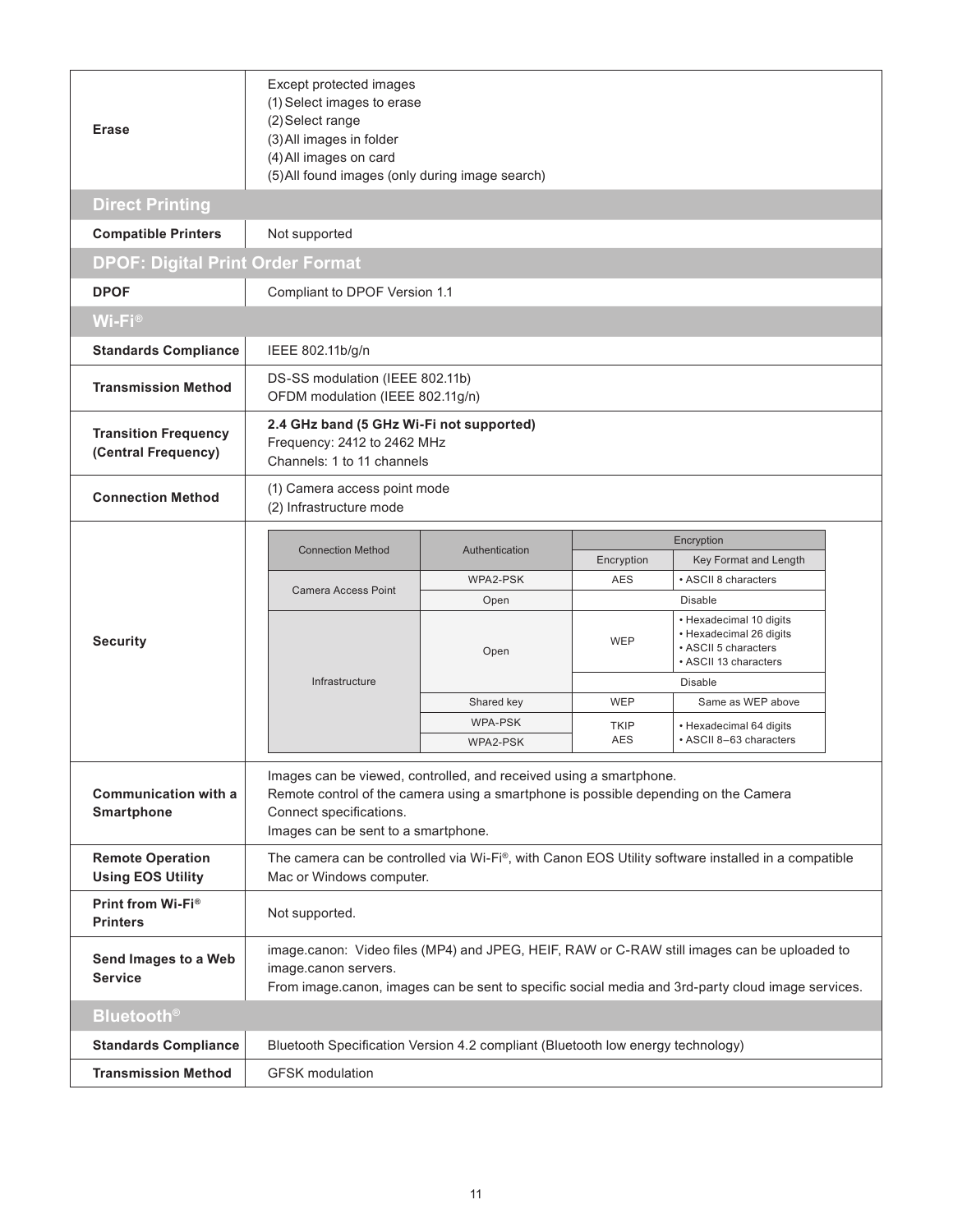| Customization               |                                                                                                                                                                                                                                                                                                              |                                                                                                                                                                                                                 |  |  |
|-----------------------------|--------------------------------------------------------------------------------------------------------------------------------------------------------------------------------------------------------------------------------------------------------------------------------------------------------------|-----------------------------------------------------------------------------------------------------------------------------------------------------------------------------------------------------------------|--|--|
| <b>Available Functions</b>  | Dial direction during Tv/Av; Control ring rotation direction; Customize buttons; Customize dials                                                                                                                                                                                                             |                                                                                                                                                                                                                 |  |  |
|                             | <b>Customizable Buttons</b>                                                                                                                                                                                                                                                                                  |                                                                                                                                                                                                                 |  |  |
|                             | Shutter button                                                                                                                                                                                                                                                                                               |                                                                                                                                                                                                                 |  |  |
|                             | Movie button                                                                                                                                                                                                                                                                                                 |                                                                                                                                                                                                                 |  |  |
|                             | <b>MODE</b> button                                                                                                                                                                                                                                                                                           |                                                                                                                                                                                                                 |  |  |
|                             | AF-ON button                                                                                                                                                                                                                                                                                                 |                                                                                                                                                                                                                 |  |  |
|                             | AE lock button                                                                                                                                                                                                                                                                                               |                                                                                                                                                                                                                 |  |  |
| <b>Custom Controls</b>      | AF point button                                                                                                                                                                                                                                                                                              |                                                                                                                                                                                                                 |  |  |
|                             | Depth of field preview button                                                                                                                                                                                                                                                                                |                                                                                                                                                                                                                 |  |  |
|                             | Lens AF stop button                                                                                                                                                                                                                                                                                          |                                                                                                                                                                                                                 |  |  |
|                             | Multi-function button                                                                                                                                                                                                                                                                                        |                                                                                                                                                                                                                 |  |  |
|                             | LCD panel illumination button<br>Set button                                                                                                                                                                                                                                                                  |                                                                                                                                                                                                                 |  |  |
|                             | Multi-controller                                                                                                                                                                                                                                                                                             |                                                                                                                                                                                                                 |  |  |
|                             |                                                                                                                                                                                                                                                                                                              |                                                                                                                                                                                                                 |  |  |
|                             | Main dial                                                                                                                                                                                                                                                                                                    |                                                                                                                                                                                                                 |  |  |
| <b>Customizable Dials</b>   | Quick control dial 1 & 2                                                                                                                                                                                                                                                                                     |                                                                                                                                                                                                                 |  |  |
|                             | Control ring                                                                                                                                                                                                                                                                                                 |                                                                                                                                                                                                                 |  |  |
|                             |                                                                                                                                                                                                                                                                                                              |                                                                                                                                                                                                                 |  |  |
|                             | • Up to six top-tier menu items and Custom Functions can be registered.<br>• Up to five My Menu tabs can be added.                                                                                                                                                                                           | • Adding a tab<br>• Deleting tabs in a batch                                                                                                                                                                    |  |  |
| <b>My Menu Registration</b> | My Menu tab overall operations                                                                                                                                                                                                                                                                               | • Deleting all tab items<br>• Setting the menu display                                                                                                                                                          |  |  |
|                             | My Menu tab detailed operations                                                                                                                                                                                                                                                                              | • Selecting a registered item<br>• Sorting registered items<br>• Deleting selected registered items<br>• Deleting registered items in a batch<br>• Deleting tabs<br>• Changing a tab name (16 ASCII characters) |  |  |
| <b>Interface</b>            |                                                                                                                                                                                                                                                                                                              |                                                                                                                                                                                                                 |  |  |
|                             |                                                                                                                                                                                                                                                                                                              |                                                                                                                                                                                                                 |  |  |
| <b>USB Terminal</b>         | Equivalent to Hi-Speed USB (USB 3.1 Gen 2)<br>• For PC communication<br>• Terminal type: USB Type-C<br>. Shared with terminal for in-camera charging with USB Power Adapter PD-E1.<br>.In-camera Charging: Equivalent to USB type-C (5 V/1.5 A), but use should be restricted to USB<br>Power Adapter PD-E1. |                                                                                                                                                                                                                 |  |  |
| <b>HDMI Out Terminal</b>    | HDMI micro OUT terminal Type D (Resolution switches automatically) / CEC not compatible<br>. Images can be displayed through the HDMI output and on screen at the same time.<br>· Images will not be displayed unless [NTSC] or [PAL] is properly set according to the video system of<br>the TV set.        |                                                                                                                                                                                                                 |  |  |
| Microphone terminal         | 3.5mm diameter stereo mini jack                                                                                                                                                                                                                                                                              |                                                                                                                                                                                                                 |  |  |
| <b>Headphone terminal</b>   | Compatible with 3.5mm diameter stereo mini-plug                                                                                                                                                                                                                                                              |                                                                                                                                                                                                                 |  |  |